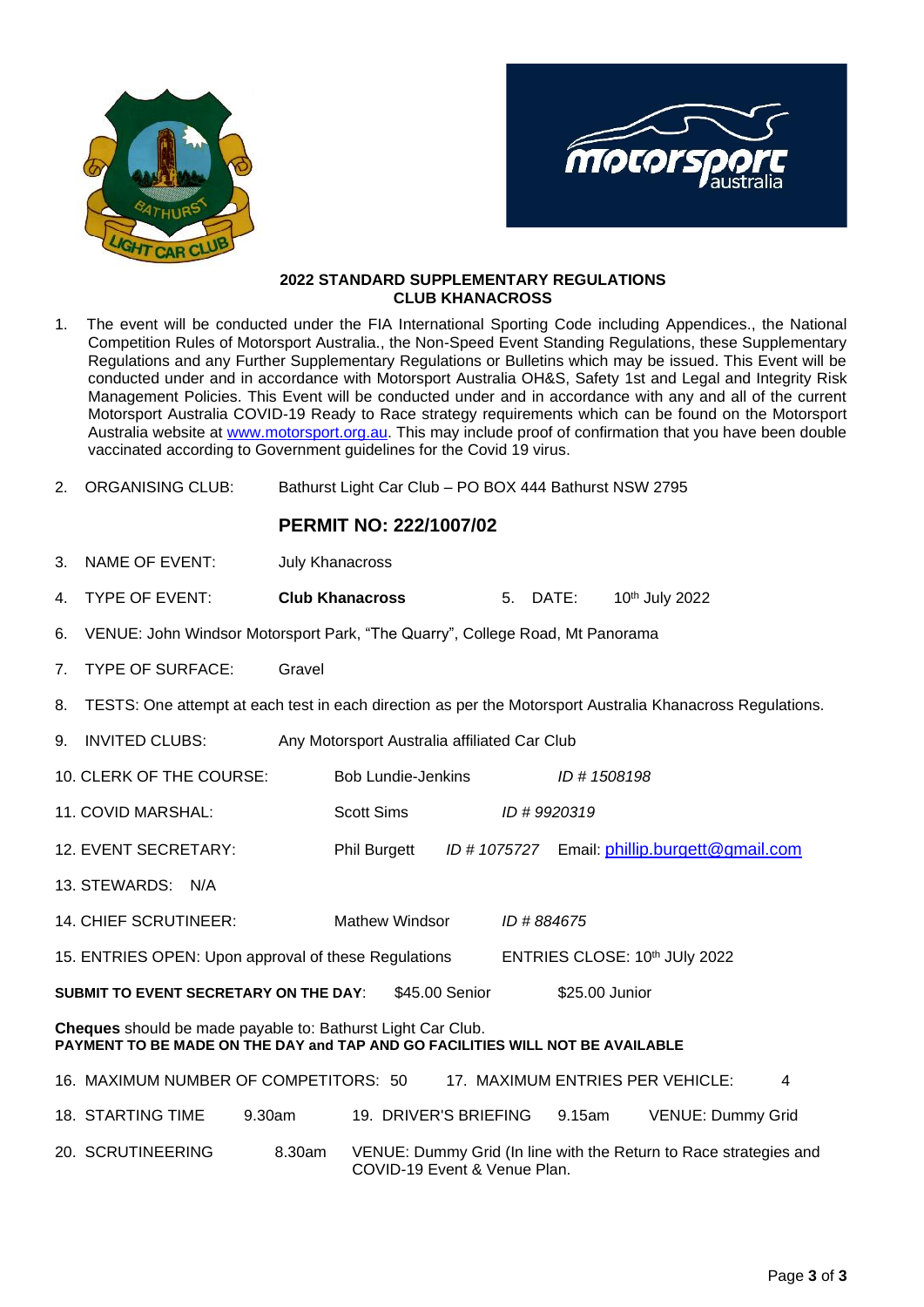- 21. SCRUTINEERING SPECIAL RESTRICTIONS:
	- Competitors must be a financial member of a Motorsport Australia affiliated Car Club and produce a current, valid Membership Card, Logbook (if issued) and current, valid Motorsport Australia Speed/Speed Jnr or greater Competition Licence at Document check.
	- Bathurst Light Car Club has elected to run their Khanacross Events as per Group 4K Khanacross code and schedule A of the current Motorsport Australia Manual. Unless specified in these regulations ALL VEHICLES must comply with Schedule A and Group 4k Khanacross code of the current Motorsport Australia Manual.
	- A fire extinguisher of at least 900g capacity, complying with Schedule H of the current Motorsport Australia Manual (refer "General Requirements for Cars and Drivers") must be fitted.
	- Fuel must be in accordance with Schedule G of the current Motorsport Australia Manual.
	- 2wd Specials will include "Purpose Built Specials" as defined under Group 4K Regulations in the Auto Test section of the current Motorsport Australia Manual
	- 4wd vehicles must comply with "Production Cars" or MP class as specified in Group 4k Auto Test section of the current Motorsport Australia Manual.
	- Logbooks as issued by Motorsport Australia or BLCC **must** be presented at Scrutineering for each Event. A Club member can obtain a Club Logbook from the Event Secretary.
	- The Scrutineer will be the judge of fact in all matters relevant to vehicle eligibility and presentation.
- 22. APPAREL: As per Schedule D of the current Motorsport Australia Manual. All drivers and passengers must wear Helmets complying with Schedule D Helmets must be presented at Scrutiny.
- 23. CLASSES: As per Entry Form
- 24. PRIZES & TROPHIES: Khanacross Series Trophies, presented at annual Presentation Night (Subject to restrictions).
- 25. The Motorsport Australia Permit will be displayed at the start of the Event.
- 26. The Organisers may refuse any entry without assigning a reason, in accordance with the NCR's of the current Motorsport Australia manual
- 27. Entries will be accepted in order of receipt.
- 28. JUNIORS Entries from Competitors under 18 years of age must be counter signed / consented to by a Parent or Guardian. Juniors under the age of 15 must have previously competed in at least three Motorkhana Events. In addition, Juniors under the age of 14 **must** be accompanied by an experienced Instructor who is over 18 and who holds both a Motorsport Australia and civil Drivers licence and is approved by the Clerk of the Course. A passenger indemnity form must be completed by persons accompanying young drivers in a competition before proceeding to the grid.
- 29. INSURANCE

Certain public, property, professional indemnity and personal accident insurance is provided by Motorsport Australia in relation to the Event. Further details can be found in the Motorsport Australia Insurance Handbook, available at www.motorsport.org.au" www.motorsport.org.au.

- 30. The Organisers may cancel, alter, abandon or postpone the Event without assigning a reason in accordance with the NCR's of the current Motorsport Australia manual.
- 31. Protests, if any, must be lodged in accordance with the NCR's of the current Motorsport Australia Manual.

### 32**. Safe Working Conditions – SAFETY 1ST**

**This Meeting will be conducted in accordance with the Motorsport Australia Occupational Health and Safety Policy, which is available to be viewed at www.motorsport.org.au. Competitors are reminded that they are responsible for the working conditions of their associated personnel at all times and must ensure that all applicable safe working conditions are met.** 

33. Food and drinks are available at the venue

### 34. ALCOHOL, DRUGS AND OTHER SUBSTANCES

The holder of a Motorsport Australia Licence (or a Licence issued by another ASN) may be tested for the presence of any drug or other banned substance and subject to a penalty for a breach of the Australian National Anti-Doping Policy and/or the Motorsport Australia Illicit Drugs in Sport (Safety Testing) Policy at [www.motorsport.org.au.](http://www.motorsport.org.au/)